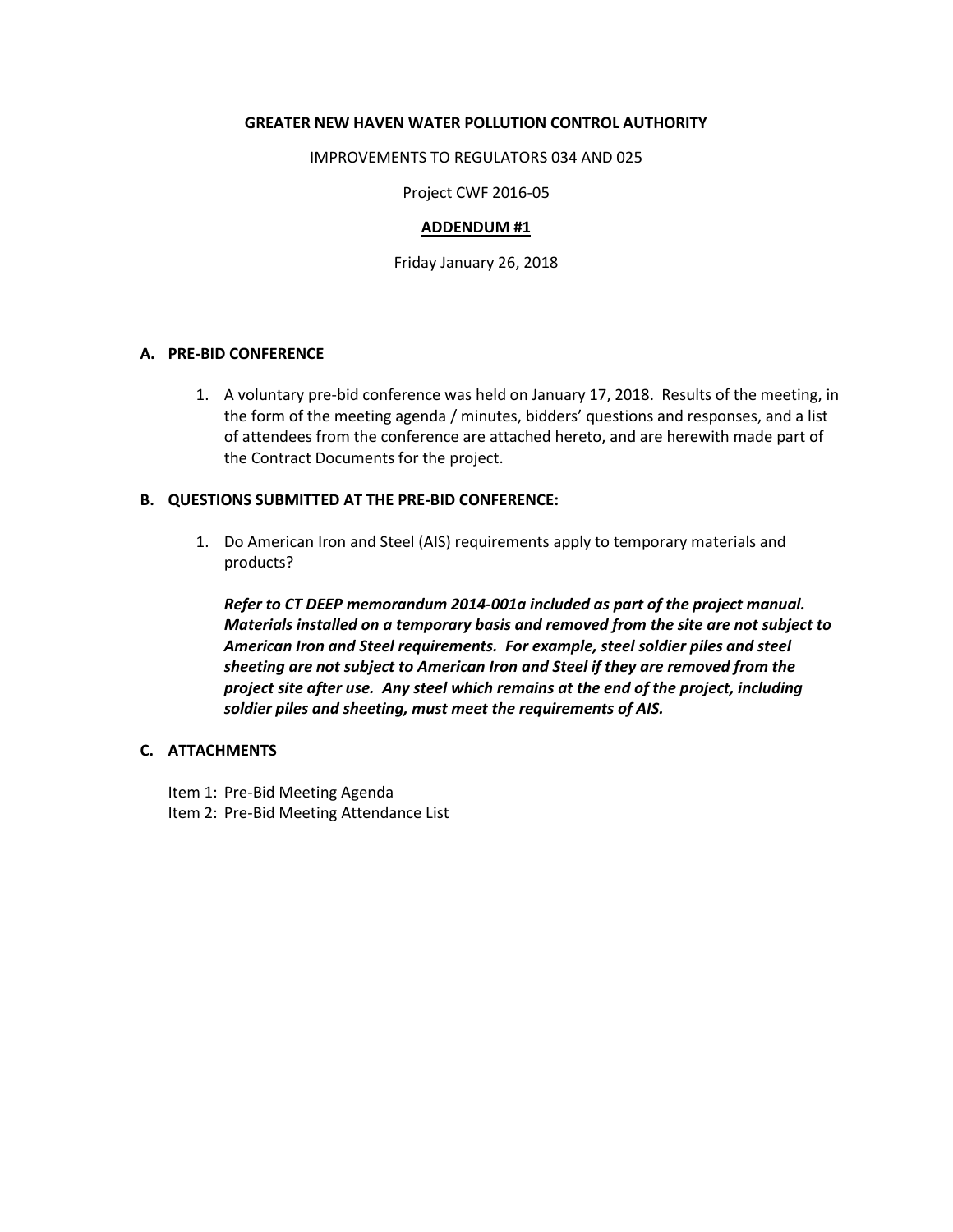# **GREATER NEW HAVEN WATER POLLUTION CONTROL AUTHORITY**

## IMPROVEMENTS TO REGULATORS 034 AND 025

Project CWF 2016-05

AGENDA / MINUTES

Non-Mandatory Pre-Bid Conference

Wednesday January 17, 2018 10:00am

GNHWPCA Headquarters, 260 East Street, New Haven, CT 06511

# **INTRODUCTIONS**

# **BID PERIOD REQUESTS FOR INFORMATION VIA EMAIL ONLY:**

- Bid RFIs must be received by noon ten days in advance of the bid date.
- Address inquires to engineering@gnhwpca.com and Michael.errickson@teamdtc.com

# **PROJECT OVERVIEW**

This project generally consists of the installation of a new precast concrete overflow weir structure and 24" reinforced concrete pipe at Regulator 025, and construction of a masonry wall inside Regulator 034 for permanent closure. The project requires night construction and bridging excavations to reopen the roadways to normal traffic in the daytime. Construction duration is expected to be 180 calendar days.

## **ADDENDA**

- At this time, there is one future addendum planned for this project. Addenda will contain:
	- o Minutes of the Pre-bid meeting with Sign in sheets as well as questions and answers from this pre-bid conference
	- o Clarifications in response to written questions received
- Only WRITTEN questions will be answered and responses shall be issued no later than five days prior to the bid date.

## **SUMMARY OF BIDDING REQUIREMENTS**

- **Bids must be submitted to GNHWPCA at 260 East Street, New Haven, CT by 11:00 AM on Thursday, February 8, 2018.**
- Refer to Bidder's Checklist for submission requirements.
- Eligible Bidders must hold a current Contractor Prequalification Certificate and current Update (Bid) Statement from the Connecticut Department of Administrative Services. (Special Specification Item #35).
- 10% Bid Security is required at submission of your bid (Section 102-20 Itemized Proposal).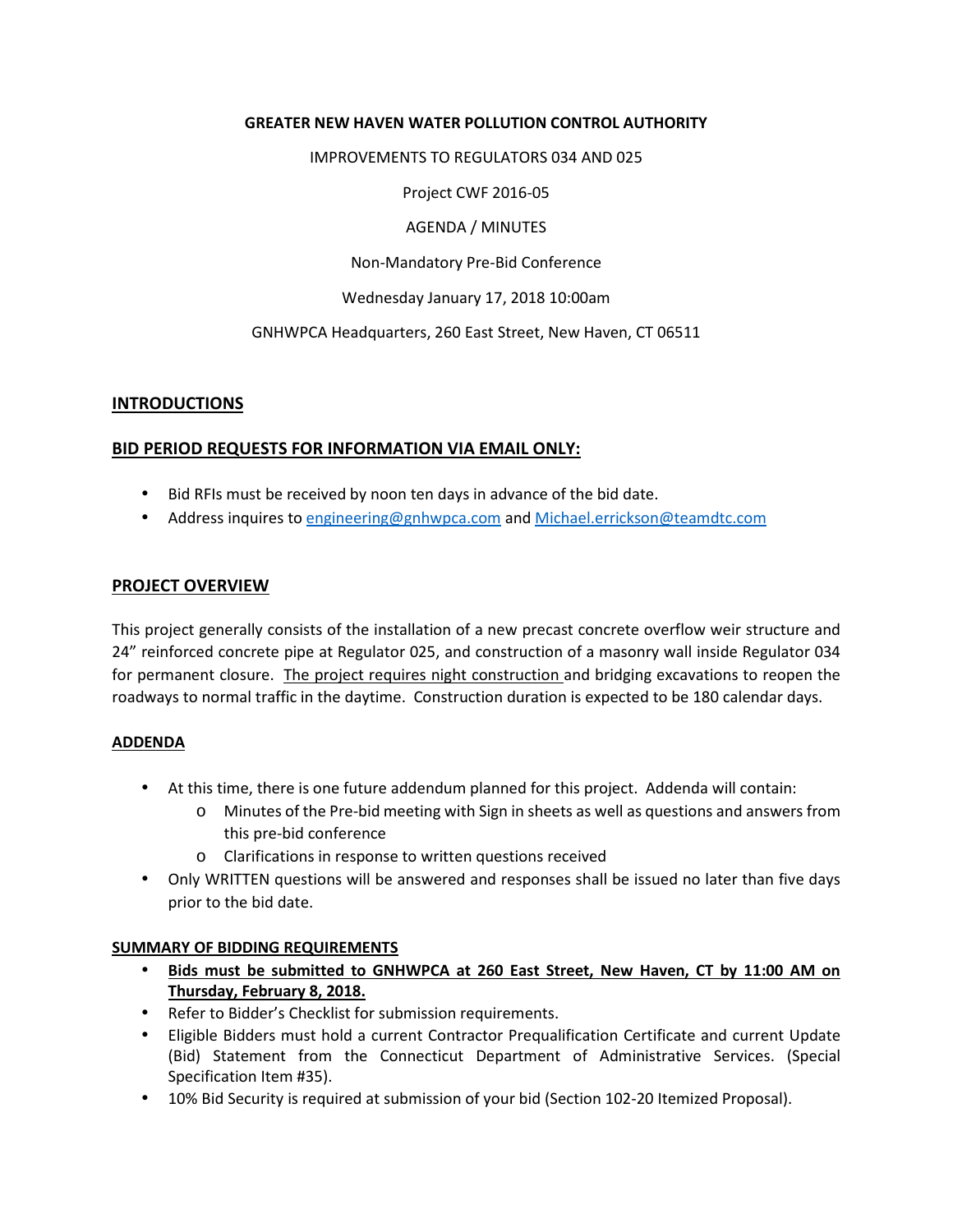- This Project and the Work performed thereon is subject to federal prevailing wage laws as well as the prevailing wage laws of the State of Connecticut. The Contractor and all Subcontractors shall be responsible for paying the higher of the applicable federal prevailing wages and the applicable state prevailing wages (Special Specification Items #46 & #47).
- This project is subject to CT DEEP Clean Water Fund Requirements (Special Specification Item #36).
- Project is subject to American Iron & Steel Act (Special Specification Item #54).
- Bidders must be prepared to abide by the CT DEEP MBE (3%) and WBE (5%) goals (Special Specification Item #39 and CWF Memorandum 2016-003).
- The GNHWPCA may hold the bids up to 120 days from the bid opening to award the contract (Section 102-20 Itemized Proposal).
- Contract time is 180 calendar days (Special Specification Item #4).
- Liquidated damages of \$1,000/day (Special Specification Item #5).
- Insurance (Special Specification Item #40).

# **SUMMARY OF PROJECT REQUIREMENTS**

- **Project Meetings** 
	- o Minimum of one progress meeting per month with all team members.
	- o More frequent when necessary.
- **Shop Drawing Submittals** 
	- o Utilize the specification numbering system.
	- o Electronic copies of all submittals are requested.
- **Progress Schedule (Special Specification Item #30)** 
	- o A Draft progress schedule must be submitted following the Notice to Proceed.
	- o Monthly updates will be required.
- **Schedule of Values** 
	- o Submit 7 days following the effective date of the agreement.
	- o Unit prices bid to be utilized for payment applications.
- **Housekeeping (Special Specification Items #25 & #26)** 
	- o Keep site clean each day.
	- o Potential Safety Hazards shall be removed or corrected immediately.
- **Project Records** 
	- o Maintain records as specified and record drawings shall be made available at all times for review by Engineer/Owner.
- **Safety (Special Specification Item #31)** 
	- o Must comply with all Federal, State and Local regulations
	- o Contractor's personnel shall be OSHA and confined space trained.
- **Traffic Regulation (Special Specification Items #14, & #27):** 
	- o The contractor is responsible for coordinating police services (Special Technical Specification 1500).
	- o Temporary bridge required over Excavation Openings (Special Specification Item #3 and Special Technical Specification 1519).
	- o Daily Paving (Special Specification Item #15).
- **Work Hours (Special Specification Item #14):** 
	- o The following work hours are in effect for this project: 8:00 PM through 6:00 AM Monday through Friday.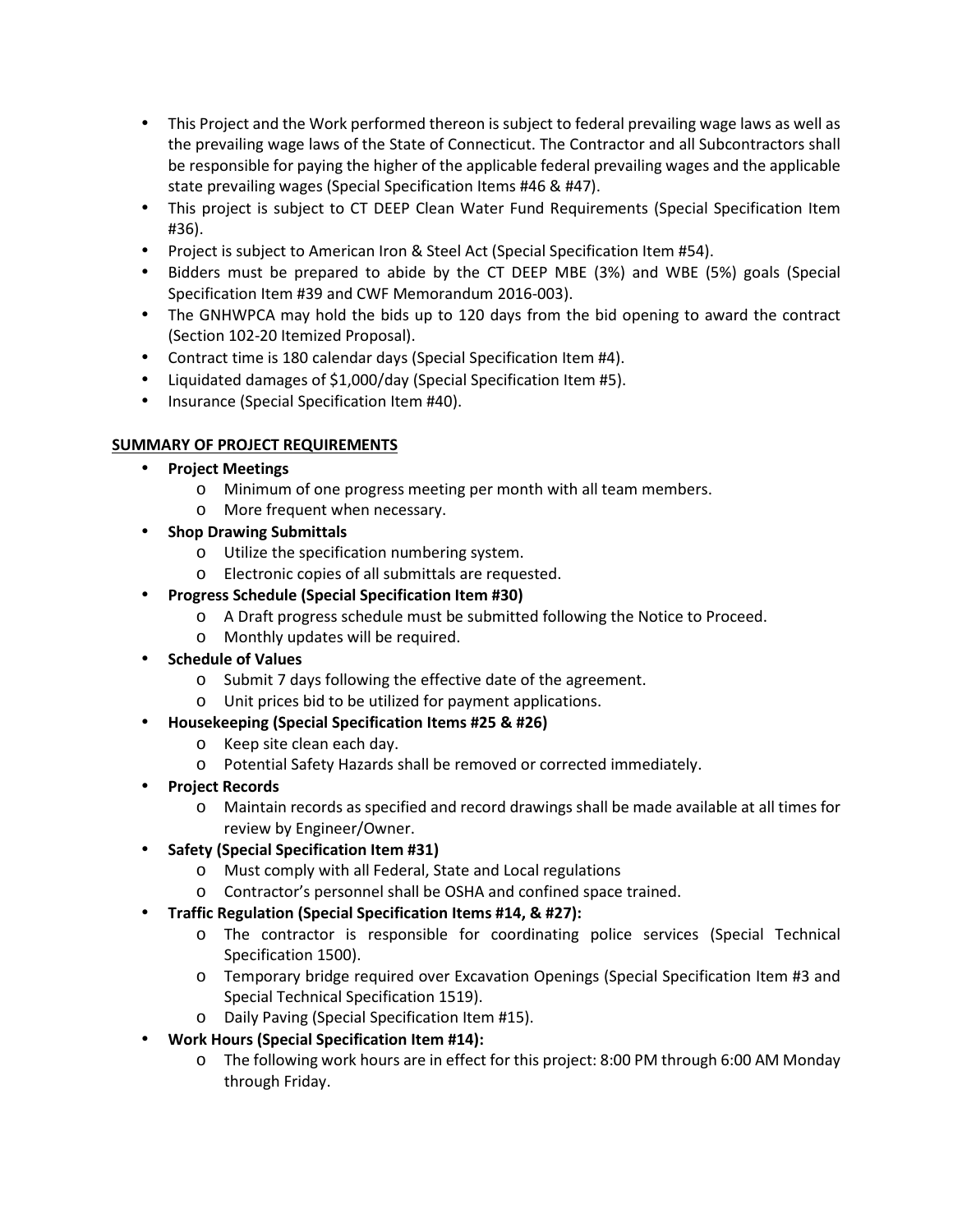- **Permits:**
	- o Contractor will be responsible for obtaining all necessary permits
	- o City of New Haven Department of Transportation, Traffic and Parking and CT DOT (Modification to Item #971).
- **Coordination (Special Specification Items #10 & #11)**:
	- o No laydown areas available on-site.
- **Excavation Support:**
	- o See Modification to Item 714 "Temporary Sheet Piling".
- **Maintenance of Flow (Notices to Contractor):** 
	- o Contractor is responsible for maintenance of Sanitary Sewage and Storm Drainage flows.
- **Adjacent Utilities:**
	- o Contractor should be aware of other significant utilities adjacent to Work throughout the Limits of Work including brick sewers (Notice to Contractor, Special Specifications Items #18, #19, #20, and #22).

# **QUESTIONS**

*All questions will be answered via Addendum* **(Special Specification Items #41 & #44).**